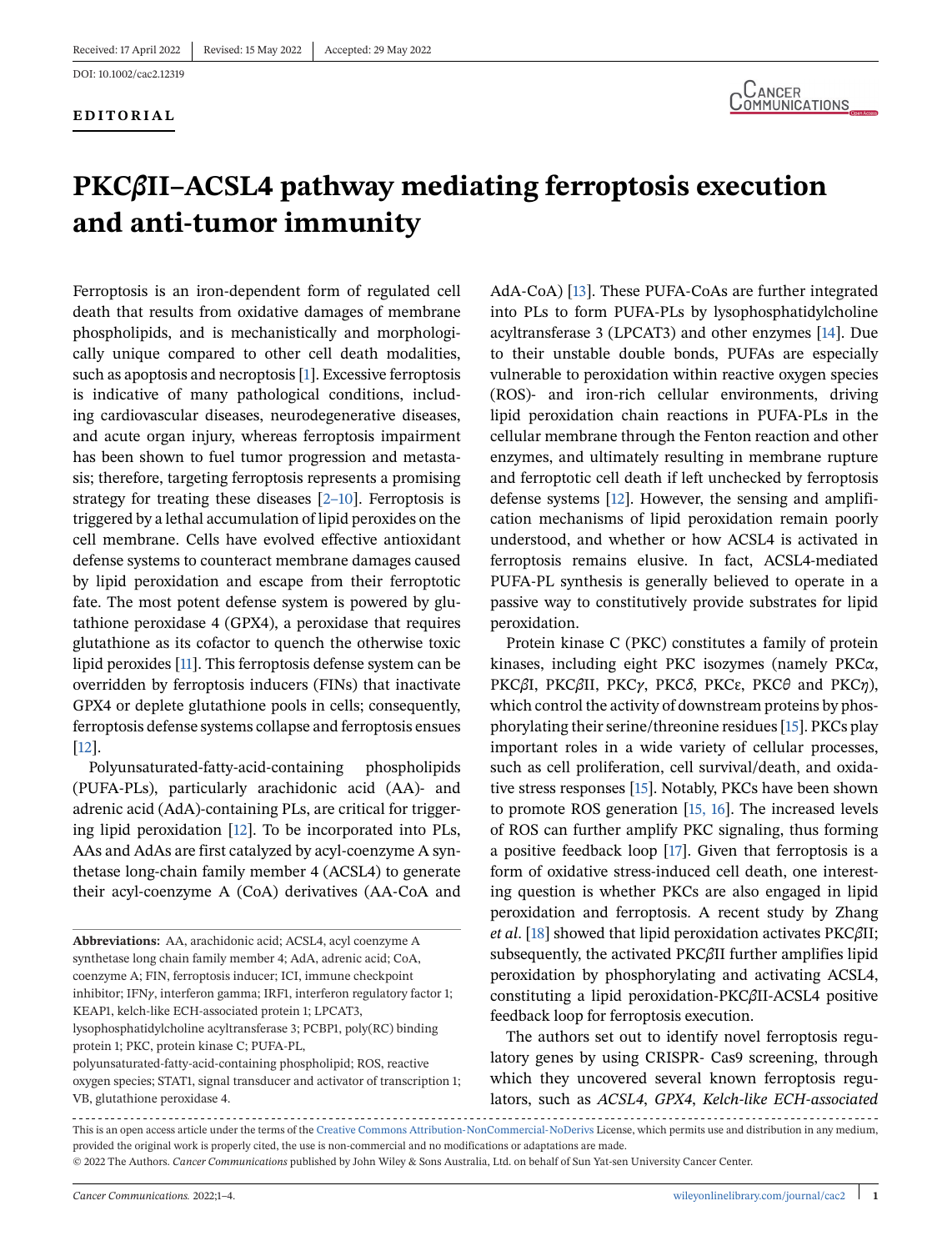<span id="page-1-0"></span>*protein 1 (KEAP1)*, and *Poly(RC) Binding Protein 1 (PCBP1)*, thereby validating the robustness of their CRISPR screens [\[18\]](#page-3-0). Of note, *PKCβ* was identified as a top suppressor hit (whose deficiency suppresses ferroptosis and whose guide RNAs were enriched upon FIN treatment) with previously unknown function in ferroptosis. The authors also showed that PKC inhibitors exerted the strongest inhibitory effect on ferroptosis among 644 compounds from a kinase inhibitor library [\[18\]](#page-3-0). Furthermore, they excluded the potential involvement of other PKC isoforms, such as PKC*α*, PKC*γ*, PKC*δ* and PKC*ζ*, in regulating ferroptosis, and found that only PKC*β*II isoform contributed directly to the susceptibility of cancer cells to ferroptosis: cancer cell lines with high levels of PKC*β*II were generally more sensitive to ferroptosis than those with low levels of PKC*β*II, and PKC*β*II deficiency resulted in resistance to FIN-induced lipid peroxidation and ferroptosis [\[18\]](#page-3-0). Interestingly, Zhang *et al*. [\[18\]](#page-3-0) showed that FINs could induce PKC*β*II activation by promoting its phosphorylation and membrane localization, and lipophilic radical-trapping antioxidants completely inhibited PKC*β*II activation, indicating that lipid peroxidation is vital for PKC*β*II activation.

These findings raised an intriguing possibility that PKC*β*II might act as a lipid peroxidation sensor and prompted the question of how PKC*β*II is engaged in lipid peroxidation and ferroptosis. As noted above, the ferrouscatalyzed Fenton reaction is required for lipid peroxidation and ferroptosis [\[12\]](#page-3-0). In addition, inactivation of GPX4 mediated ferroptosis defense promotes an overload of lipid peroxides and ferroptosis [\[11, 12\]](#page-3-0). Zhang *et al*. [\[18\]](#page-3-0) therefore tested the potential connection of PKC*β*II to iron and GPX4, but found that PKC*β*II inactivation did not affect GPX4 levels or cellular ferrous levels. Instead, they showed that PKC*β*II was capable of interacting with ACSL4 and directly phosphorylating ACSL4 at Thr328. ACSL4 Thr328 phosphorylation was increased during ferroptotic stress, which could be inhibited by *PKCβII* deletion or inactivation; likewise, blocking PKC*β*II activation by scavenging lipid peroxides restrained FIN-induced phosphorylation of ACSL4 at Thr328 [\[18\]](#page-3-0). Mechanistically, the authors revealed that PKC*β*II-mediated ACSL4 phosphorylation at Thr328 is imperative for the dimerization of ACSL4 (which represents the activation form of ACSL4) [\[18\]](#page-3-0). Therefore, they speculated that PKC*β*II-mediated ACSL4 phosphorylation activates ACSL4, thereby promoting PUFA-PL generation and ferroptosis. In support of this hypothesis, non-targeted lipidomic analyses established that FINs increased PUFA-PL generation in *ACSL4* wildtype cells, but not in ACSL4-Thr328Ala mutant-expressing cells, and that PKC*β*II inhibition impaired FIN-induced increases of PUFA-PL levels in *ACSL4* wild-type cells. Furthermore, phosphorylation of ACSL4 at Thr328 was



**FIGURE 1** PKC*β*II-ACSL4-mediated positive feedback loop for sensing and amplifying lipid peroxidation and its relevance to ferroptosis execution and anti-cancer immunity. PKC*β*II senses lipid peroxidation. Even a moderate accumulation of lipid peroxides can induce the activation of PKC*β*II (by promoting its phosphorylation and membrane localization). Subsequently, PKC*β*II activates ACSL4 by phosphorylating the Thr328 site of ACSL4, promoting PUFA-CoA formation and therefore amplifying the accumulation of lipid peroxides to a lethal level, ultimately triggering ferroptosis. Interferon gamma (IFN*γ*) secreted by CD8<sup>+</sup> T cells stimulates ACSL4 expression and increases ACSL4-mediated biosynthesis of PUFA-CoA, thereby promoting tumoral ferroptosis. Accordingly, a promising strategy to induce tumoral ferroptosis in cancer therapy is to combine immune checkpoint inhibitors (ICIs) with PUFA (such as AA) supplementation or drugs that activate the PKC*β*II-ACSL4 pathway

found to be important for ACSL4-mediated AA/AdA-CoA biosynthesis. Consistently, FINs induced less potent lipid peroxidation and ferroptosis in ACSL4-Thr328Ala mutantexpressing cells than in *ACSL4* wild-type counterparts [\[18\]](#page-3-0). Together, these analyses provide compelling evidence that PKC*β*II-mediated phosphorylation of ACSL4 at Thr328 is critical for ACSL4 activation and ferroptosis execution.

On the basis of these findings, the authors proposed a positive feedback loop model for lipid peroxidation and ferroptosis execution, wherein PKC*β*II senses lipid peroxidation and can be activated by lipid peroxides, and its activation further promotes ACSL4 dimerization and activity by phosphorylating the Thr328 site in ACSL4 to enhance PUFA-PL synthesis and amplify the accumulation of lipid peroxides to a lethal level, resulting in ferroptosis (Figure 1). To place their findings in the context of ferroptosis-associated diseases, Zhang *et al*. [\[18\]](#page-3-0) investigated the potential role of ACSL4 Thr328 phosphorylation in ferroptosis-related ischemia-reperfusion. ACSL4 Thr328 phosphorylation was found to increase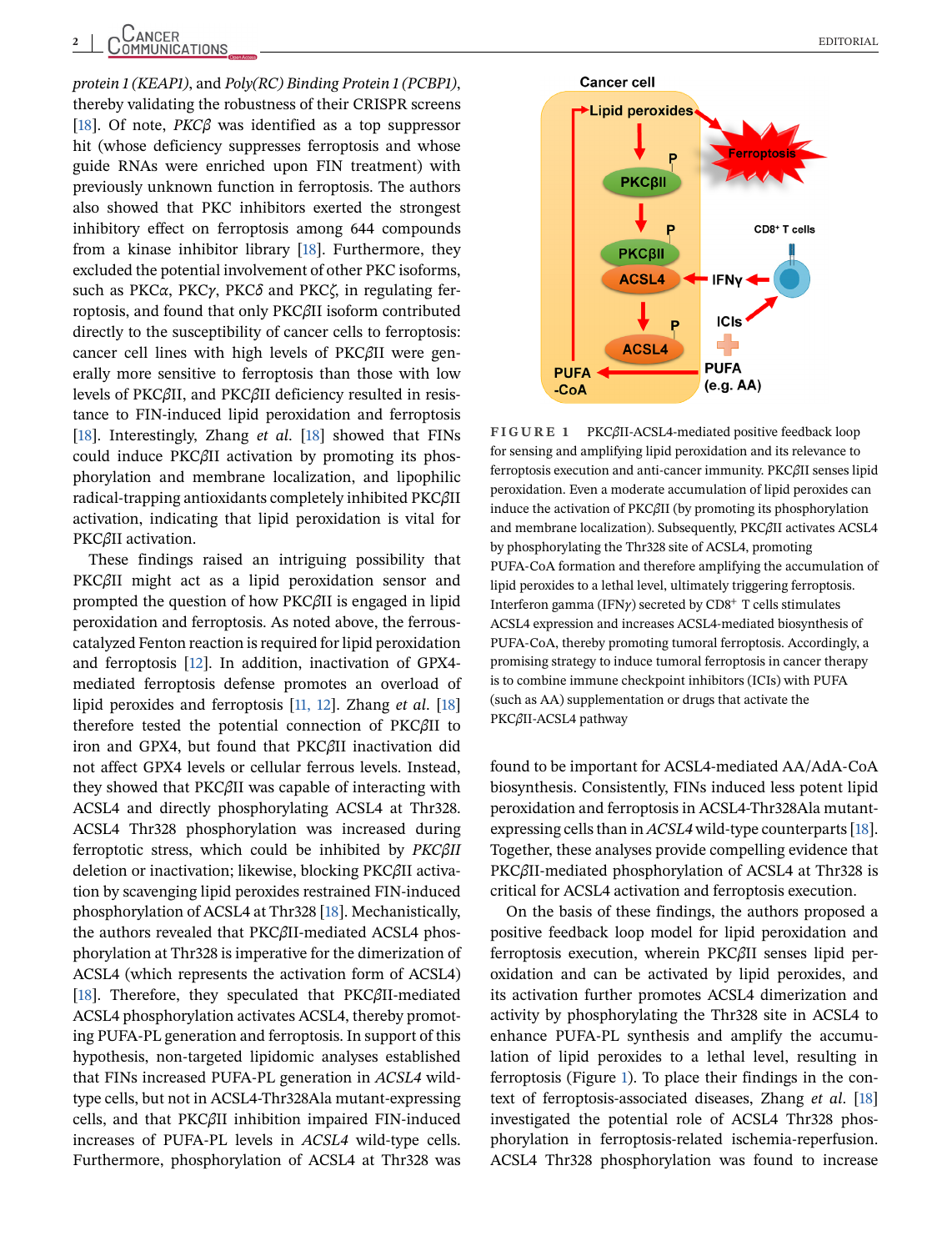progressively during ischemia-reperfusion, suggesting that this phosphorylation may serve as a ferroptosis biomarker in this pathological model and that targeting the PKC*β*II-ACSL4 axis is likely to be a potential strategy for treating patients with ischemia-reperfusion injury.

Ferroptosis has been shown to partly mediate CD8<sup>+</sup> T cell-mediated antitumor immunity [\[6\]](#page-3-0). Specifically, interferon-gamma (IFN*γ*) secreted by CD8<sup>+</sup> T cells can downregulate the Solute Carrier Family 7 Member 11(SLC7A11)-mediated cystine uptake and glutathione synthesis in cancer cells, thereby promoting lipid peroxidation and ferroptosis [\[6\]](#page-3-0). A recent study by Liao *et al*. [\[19\]](#page-3-0) demonstrated that IFN*γ* could also stimulate ACSL4 expression through signal transducer and activator of transcription 1 (STAT1)-interferon regulatory factor 1 (IRF1) signaling, thereby promoting ACSL4-mediated synthesis of PUFA-PLs (particularly AA-containing PLs) to boost ferroptosis. Therefore, although AA or IFN*γ* alone does not trigger strong ferroptosis, AA in combination with IFN*γ* can synergistically induce potent tumoral ferroptosis. Furthermore, *ACSL4* deficiency impaired T cell-mediated anti-tumor responses, thereby hastening tumor progression, suggesting that ACSL4 can control anti-tumor immunity by modulating tumoral ferroptosis [\[19\]](#page-3-0). Importantly, low doses of AA could enhance antitumor immunity by promoting ferroptosis and increase the sensitivity of tumors to immune checkpoint inhibitors (ICIs). Furthermore, the analysis of tumor samples from patients showed that higher *ACSL4* expression was associated with higher scores of T cell-mediated anti-tumor immunity and may be correlated with better clinical responses of these patients to immunotherapy [\[19\]](#page-3-0). These results were confirmed by Zhang *et al*. [\[18\]](#page-3-0) who demonstrated a positive correlation between ACSL4 expression in tumors and the sensitivity of corresponding tumors to ICIs in a cohort of melanoma patients. Moreover, preclinical models showed that Thr328 phosphorylation-inactivating mutation in ACSL4 or *PKCβII* deletion compromised the efficacy of ICIs by suppressing ferroptosis. These results indicate that PKC*β*II-ACSL4 pathway-mediated PUFA-PL production and ferroptosis execution are critical for T cell-mediated anti-tumor immunity (Figure [1\)](#page-1-0).

Collectively, the study by Zhang *et al*. [\[18\]](#page-3-0) proposed the importance of a positive feedback loop by the lipid peroxidation-PKC*β*II-ACSL4 pathway in sensing and amplifying lipid peroxidation, and revealed that PKC*β*II activation is required for ACSL4 activation and ferroptosis execution. Together, Zhang *et al*. [\[18\]](#page-3-0) and Liao *et al*. [\[19\]](#page-3-0) suggested that ACSL4 expression may serve as a predictor for immunotherapy responses in cancer patients and that targeting the PKC*β*II-ACSL4 pathway in combination with ICIs might be a promising strategy for cancer therapy (Figure [1\)](#page-1-0). These studies also raised several outstanding questions. In addition to PUFA-PLs, PUFA-containing ether phospholipids (PUFA-ePLs) are also important substrates for lipid peroxidation [\[20\]](#page-3-0). Whether PKC*β*II can sense and amplify the accumulation of PUFA-ePL peroxides and therefore regulate ferroptosis remains a fascinating area for future studies. It will be also interesting

to study exactly how lipid peroxidation promotes PKC*β*II activation during ferroptotic stress. Importantly, this study challenges the conventional view that ACSL4-mediated PUFA-PL synthesis promotes ferroptosis in a passive and incidental manner. Whether there exist other regulatory mechanisms that actively participate in ferroptosis execution awaits further investigations. Finally, from a therapeutic perspective, it remains to be established whether there exist appropriate therapeutic windows for PKC*β*II activators (or AA) in combination with different ICIs to selectively kill tumors without inducing obvious toxicities in normal tissues. Whether targeting the PKC*β*II-ACSL4 pathway can be effective in treating other ferroptosis-related diseases, such as acute kidney injury or degenerative diseases, also deserves further exploration.

### **DECLARATIONS**

### **ACKNOWLEDGMENTS**

Research in the authors' lab has been supported by The University of Texas MD Anderson Cancer Center, National Institutes of Health grants R01CA181196, R01CA244144, and R01CA247992, and Cancer Prevention & Research Institute of Texas grant RP220258 (to Boyi Gan), and by Cancer Center Support (Core) Grant P30 CA016672 from the National Cancer Institute (to The University of Texas MD Anderson Cancer Center).

## **COMPETING INTERESTS**

Boyi Gan is an inventor of patent applications involving targeting ferroptosis in cancer therapy. Other authors have no conflicts of interest to declare.

### **AUTHORS' CONTRIBUTIONS**

Guang Lei and Amber Horbath drafted the manuscript. Boyi Gan provided critical revision of the manuscript with additional manuscript editing support from Zhuang Li. All authors read and approved the final manuscript.

# **ETH ICS APPROVAL AND CONSENT TO PARTICIPATE**

Not applicable.

**CONSENT FOR PUBLICATION** Not applicable.